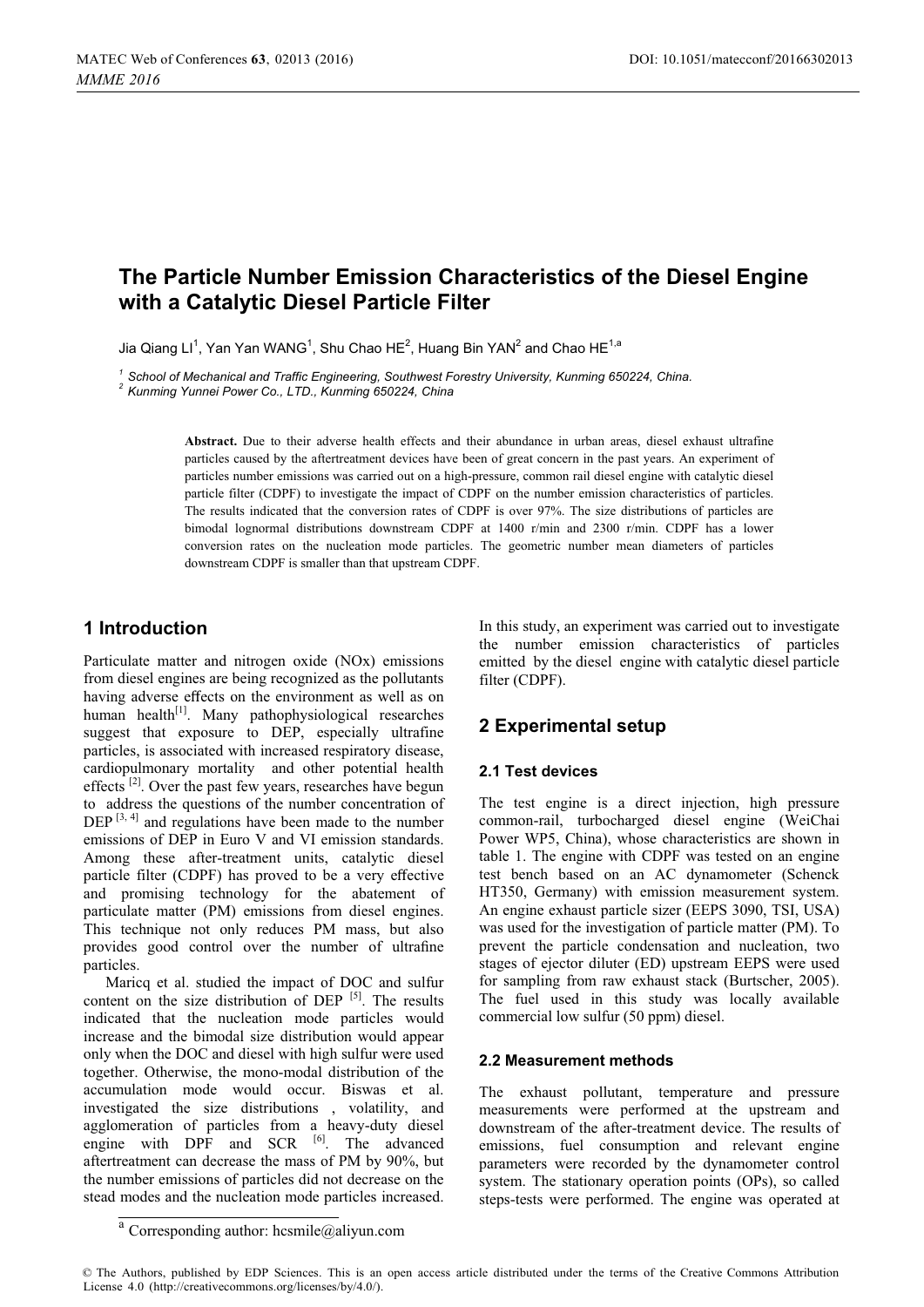10%, 20%, 30%, 40%, 50%, 60%, 70%, 80%, 90% and 100% of full load at seven engine speeds (1000, 1200, 1400, 1600, 1800, 2000 and 2300 r/min). All operation points were performed with a warm engine and for each esearch task always in the same sequence.

A portion of the exhaust gas emitted from the engine was extracted from the tailpipe and quickly diluted by two ejector dilutors (Dekati Ltd.) in series. The dilution air is preconditioned to remove the water and volatile organic compound (VOC). The dilution air and diluted exhaust in the first dilutor are heated to 200°C in order to prevent condensation. The second ejector dilutor is at room temperature to cool the sample prior to distribution into the EEPS. The dilution ratio during test procedure is around 64, which essentially inhibits all post-dilution particle dynamics such as coagulation and adsorption [7]. The dilution factor (DF) was found with the following expression:

$$
DF = (C_e - C_a)/(C_t - C_a)
$$
 (1)

where  $C_e$ ,  $C_t$  and  $C_a$  respectively denote the  $CO_2$ concentration in the engine-out exhaust gas, in the dilution tunnel and in the air.

| Parameter                 | <b>Feature/Size</b>           |  |  |
|---------------------------|-------------------------------|--|--|
| Engine type               | 4-stroke, 4-cylinder, in-line |  |  |
| Bore×Stroke (mm)          | $108\times10$                 |  |  |
| Displacement $(L)$        | 4.76                          |  |  |
| Compression ratio         | 18                            |  |  |
| Fuel system               | High pressure common rail     |  |  |
| Max. Power (kW $@$ r/min) | 132 (2300r/min)               |  |  |

**Table 1.** Specification of the test engine.

## **3 Results and discussions**

#### **3.1. The total particle number emissions of DEP**

Figure 1 show the total number emissions of DEP unstream and downstream CDPF. The total particle number emissions is about  $2.8 \times 10^6$ -1.8 $\times 10^8$  1/cm<sup>3</sup> upstream CDPF. The emission peak of engine-out particles is at the full load of medium speeds. Because CDPF increased the backpressure of diesel engine, the total particle number upstream CDPF was higher than that upstream CDPF, especially at the heavy loads of medium speeds. The total particle number emissions downstream CDPF increased with the incresing engine speed, and is about  $4.6 \times 10^3 - 7.96 \times 10^4$  1/cm<sup>3</sup>, which is reduced by 3 order of magnitude compared with that upstream CDPF. The emission peak of particles downstream CDPF is at the heavy loads of high speeds. CDPF has the high conversion rates on the particle number emission with the minimum value of 97% at high speeds and heavy loads. The conversion rates of CDPF can reach 99.9% at the heavy loads of medium speeds.



**Figure 1.** The total number emissions of DEP unstream and downstream CDPF.

### **3.2 The size distributions of DEP**

Figure 2 showed the size distribution of DEP upstream and downstream CDPF and the conversion rates of CDPF at 1400 r/min. It can be seen that the size distribution of DEP upstream CDPF is mono-modal at 1400 r/min, and the peak concentration are at the diameter of 39-70nm at 10%-80% of full load, but 9-16nm at full load. The particle number concentration decreased firstly and then increased with the increasing engine loads. The maximum number concentration appeared at the full load, which is  $5.8 \times 10^7$  1/cm<sup>3</sup>, and the minimum number concentration is  $5.8 \times 10^6$  1/cm<sup>3</sup> at the 60% of full load. Downstream CDPF, the size distribution is bimodal and the peaks are at the  $7{\sim}10$ nm and  $29{\sim}39$ nm. The conversion rates of CDPF keep over 99% except at the 20% of full load. CDPF has a lower reduction effect on the nucleation mode particles, that is 6nm~10nm.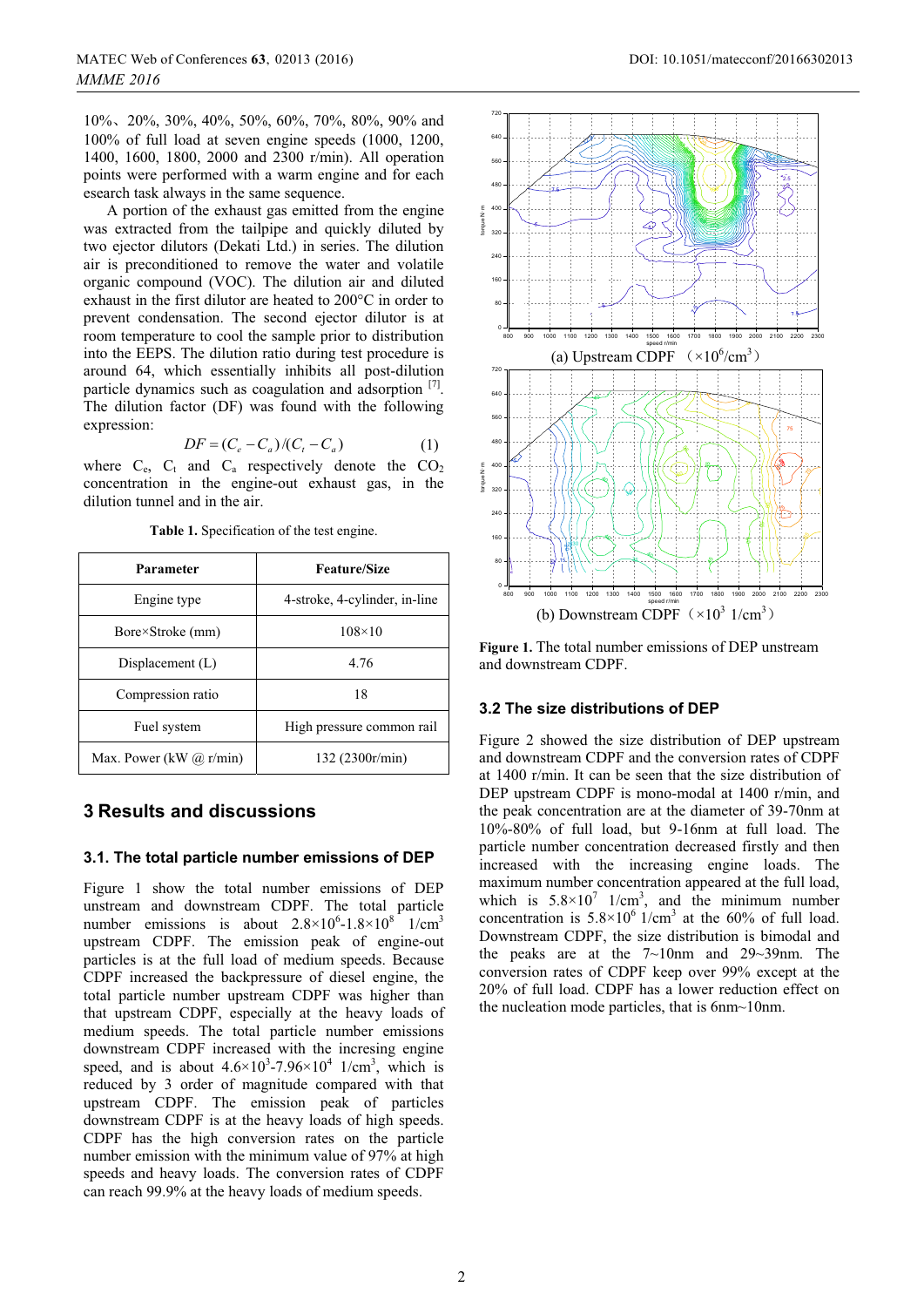



**Figure 2.** the size distribution of DEP upstream and downstream CDPF and the conversion rates of CDPF at 1400 r/min. engine load: (a) 10%, (b) 40%, (c) 80%, (d) 100%.CDPF\_U: upstream CDPF, CDPF\_D: downstream CDPF; CR:conversion rate

Figure 3 showed the size distribution of DEP upstream and downstream CDPF and the conversion rates of CDPF at 2300 r/min. At every load, the size distributions of particles are bimodal lognormal distributions upstream and downstream CDPF. The two peak concentrations upstream CDPF are at 6-9nm and 29- 52nm, while at the diameter of 7-10nm and 29-39nm downstream CDPF. The conversion rate of CDPF decreased with the increasing particle diameter at the low load. The conversion rates of CDPF keep over 98%.



**Figure 3.** the size distribution of DEP upstream and downstream CDPF and the conversion rates of CDPF at 2300 r/min. engine load: (a) 10%, (b) 40%, (c) 80%, (d) 100%. CDPF\_U: upstream CDPF, CDPF\_D: downstream CDPF; CR:conversion rate

#### **3.3 GMD of exhausted particles**